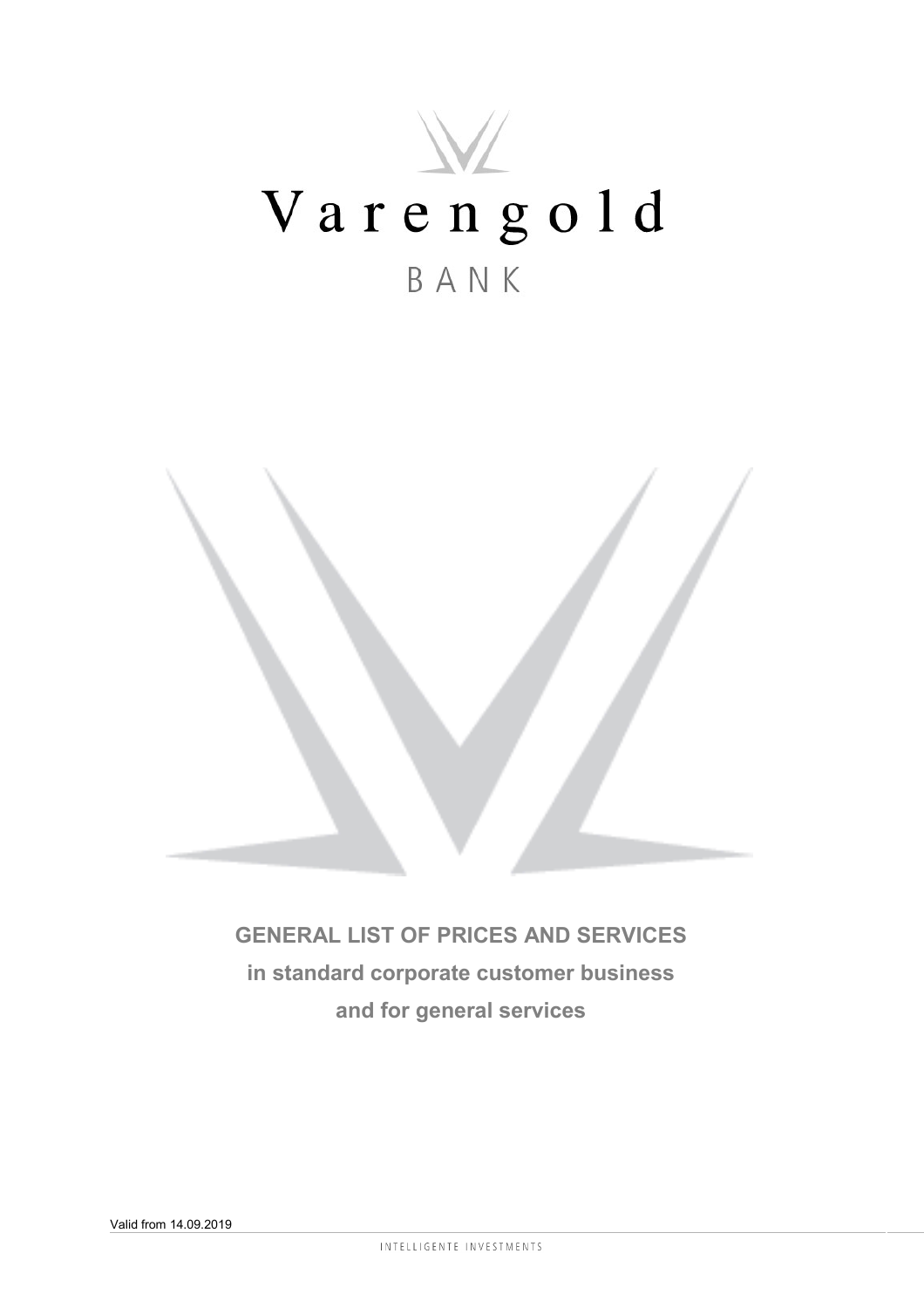

# **General information about the bank**

# **I. Bank name and address**

Varengold Bank AG Grosse Elbstrasse 14 22767 Hamburg

– Also referred to as "**Varengold**" or "**bank**" in the text below –

# **II. Communication with the bank**

The bank will inform you separately of the relevant address for the business relationship or other bank communication addresses.

## **III. Competent supervisory authority**

Bundesanstalt für Finanzdienstleistungsaufsicht (BaFin) Graurheindorfer Straße 108, 53117 Bonn BaFin registration number 109 520/100

## **IV. Entry in the commercial register**

Amtsgericht Hamburg, HRB 73684

## **V. Business days of the bank for payment transactions**

A business day is any bank working day. The bank conducts the business required on all working days.

Exceptions are:

- Saturdays/Sundays
- 24 and 31 December
- Regional public holidays in Hamburg

The execution of payment orders is in principle conducted with the value date of the selected target date.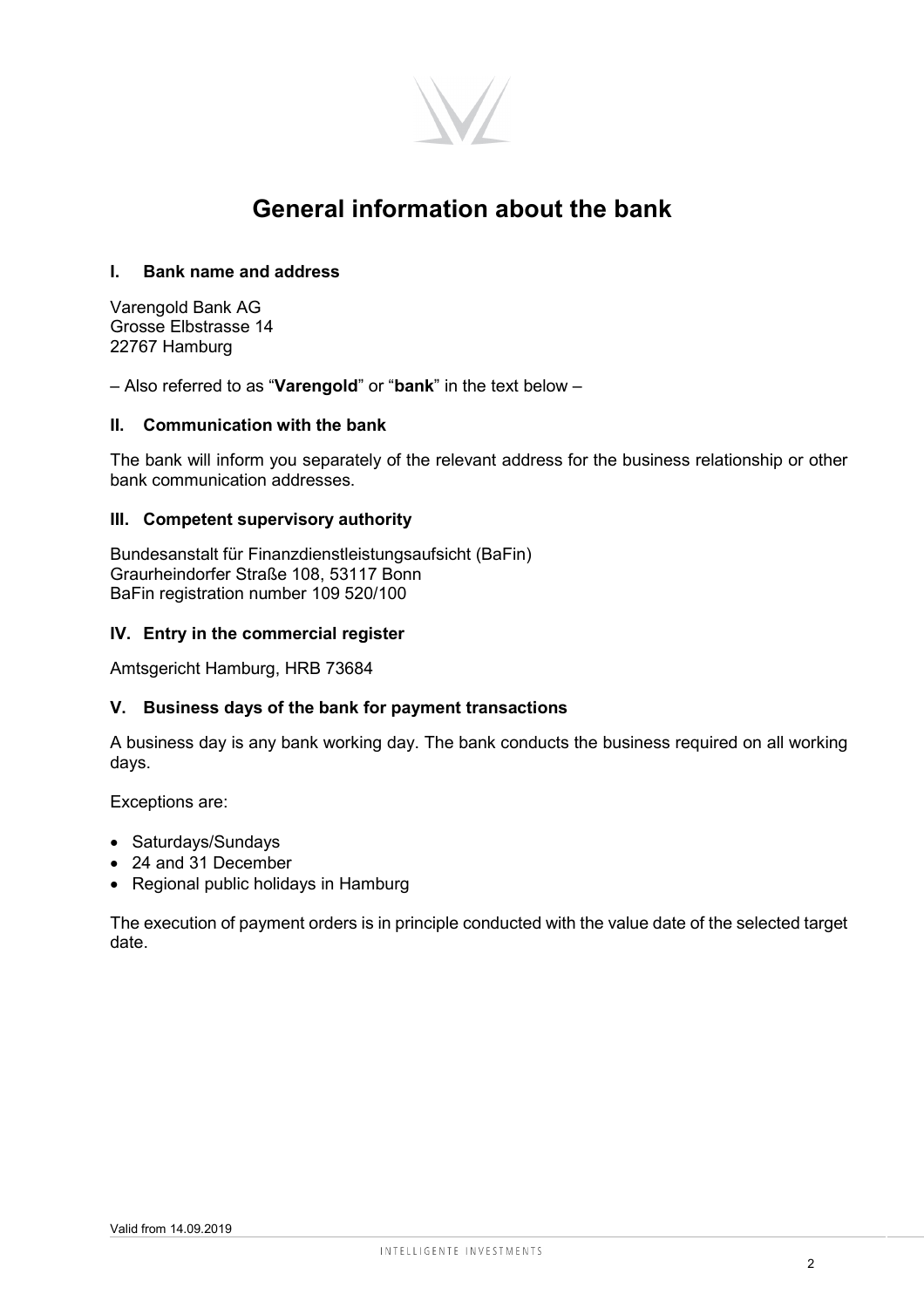

| A. Prices for corporate customer accounts (services for stand-<br>ard business with customers)      | Fee                                                                                                                                      |
|-----------------------------------------------------------------------------------------------------|------------------------------------------------------------------------------------------------------------------------------------------|
| Account opening fee (one-off)                                                                       | EUR 300.00*                                                                                                                              |
| Account management fee (monthly)                                                                    | EUR 30.00*                                                                                                                               |
| Account closing fee                                                                                 | EUR 50.00*<br>in the first six months:<br>otherwise free of charge                                                                       |
| Account currency                                                                                    | $EUR^{\star}1$                                                                                                                           |
| Currency conversions via Varengold Treasury                                                         | 0.01% on the nominal amount, at least EUR<br>100 per ticket (fees are always calculated<br>based on the original currency) <sup>*2</sup> |
| The account management fee includes the following services:                                         |                                                                                                                                          |
| Account management<br>٠                                                                             |                                                                                                                                          |
| Account balance/monthly account statement (online)<br>٠                                             |                                                                                                                                          |
| Access to Varengold Online Banking Service (24 hours)<br>$\blacksquare$                             |                                                                                                                                          |
| Negative interest rate on EUR balances above EUR 100,000,- <sup>*4</sup>                            | In line with the respective valid negative<br>deposit interest rate of the ECB <sup>*5</sup>                                             |
| Negative interest rate on EUR balances above EUR 1,000,000,- <sup>*4</sup>                          | 0,2% above the respective valid negative<br>deposit ECB interest rate <sup>*5</sup>                                                      |
| Prices & services in payment transactions**                                                         |                                                                                                                                          |
| Bank transfers within the European Union/EEA participating states<br>(SEPA -> only EUR transfers)*3 |                                                                                                                                          |
| Internal transfers (online)                                                                         | free of charge                                                                                                                           |
| EUR transfer (SEPA) (online)                                                                        | free of charge                                                                                                                           |
| EUR transfer (SEPA) (by fax or informal transfer)***                                                | EUR 75.00                                                                                                                                |
| Bank transfers in cross-border payment transactions (non-SEPA)                                      |                                                                                                                                          |
| EUR transfer (online)                                                                               | EUR 75.00*                                                                                                                               |
| Foreign currency transfer (online)                                                                  | EUR 75.00*                                                                                                                               |
| EUR or foreign currency transfer (by fax or informal transfer)***                                   | EUR 125.00*                                                                                                                              |
| Incoming payments                                                                                   | Only foreign bank charges                                                                                                                |

# **B. Prices for term deposits for corporate customers Fee**  Account management fee (monthly) and the countries of charge free of charge free of charge Account currency EUR<sup>\*1</sup> Interest p.a.<sup>\*4</sup> By agreement The account management fee includes the following services:

**Account management**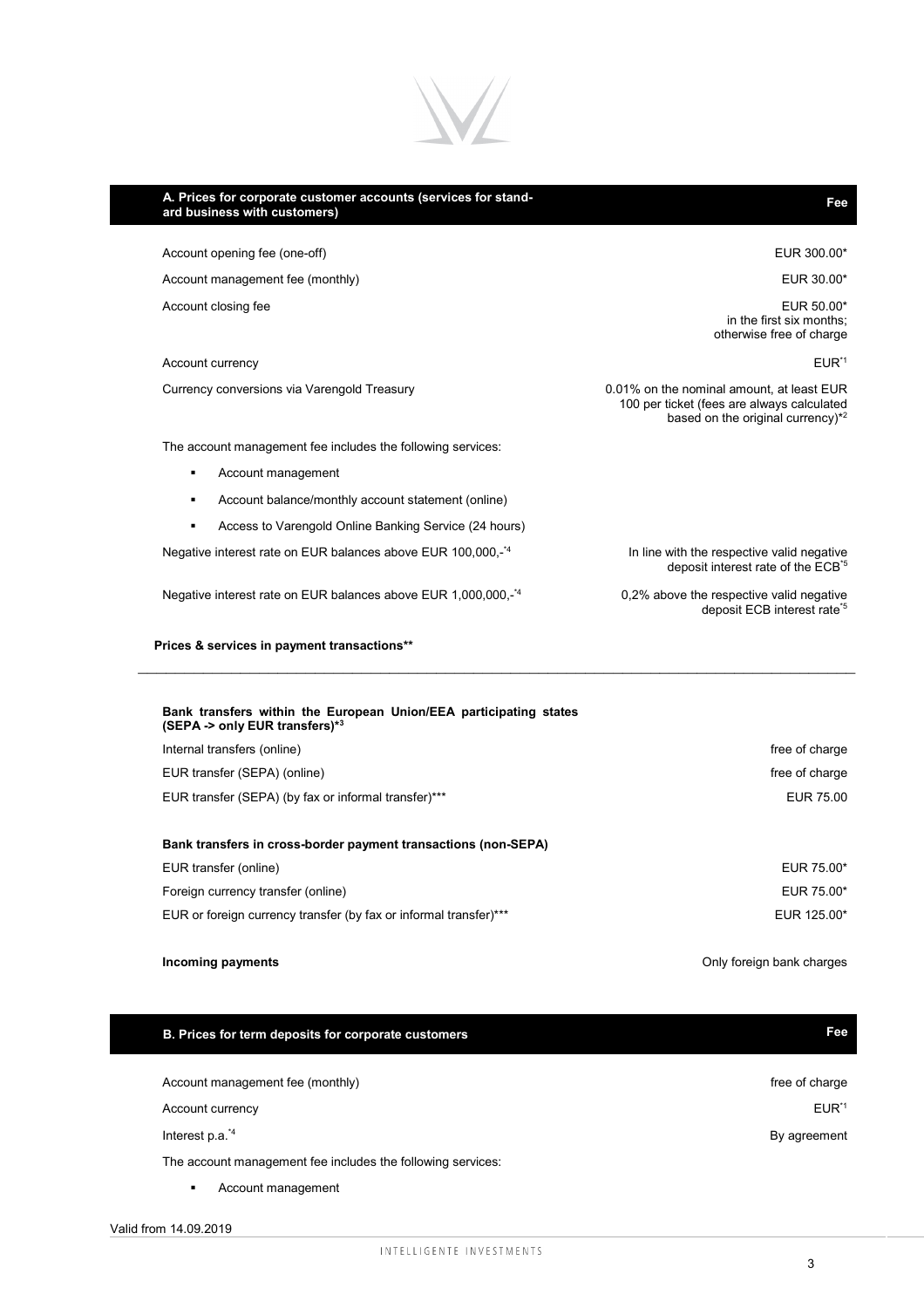- Account balance/monthly account statement (online)
- **Access to Varengold Banking Service (24 hours)**

### **C. General services\*\* (valid for paragraphs A and B of this document) Fee**

| ٠ | Sending of a SWIFT copy                                                                                 | EUR $25.00^*$ + foreign bank charges |
|---|---------------------------------------------------------------------------------------------------------|--------------------------------------|
| ٠ | Research and processing of official enquiries                                                           | EUR $50.00*$ + foreign bank charges  |
| ٠ | Individual customer requests                                                                            | By agreement                         |
| ٠ | Cancellation of an ordered transfer<br>(only possible prior to execution)                               | EUR $50.00*$ + foreign bank charges  |
| ٠ | Transfer confirmation                                                                                   | EUR $50.00*$ + foreign bank charges  |
| ٠ | Second transmission of account statements in electronic format<br>(by e-mail or fax)                    | EUR 10.00*                           |
| ٠ | Sending of account statements in printed format by post                                                 | EUR 25.00*                           |
|   | Tax report in accordance with § 43a paragraph 3 clause 4 EStG<br>in electronic format (by download/PDF) | free of charge                       |
| ٠ | Tax report in accordance with § 43a paragraph 3 clause 4 EStG<br>in a printed format by post            | EUR 25.00*                           |
| ٠ | Additional copies of account statements in printed format by post                                       | EUR 25.00*                           |
| ٠ | Balance confirmation                                                                                    | EUR 75.00*                           |
| ٠ | Detailed balance confirmation                                                                           | EUR 300.00*                          |
| ٠ | Determining a new customer address (without postal charges                                              |                                      |
|   | and/or third-party fees)                                                                                | EUR 25.00*                           |

#### **D. Exchange rates** (valid for paragraphs A, B, C and D of this document)

For customer transactions in a foreign currency (such as incoming and outgoing payments), the reference exchange rate used by the bank for the purchase and sale of foreign currencies is based, unless otherwise agreed, on the bid or ask price determined at 1 p.m. (Hamburg time) on each trading day (settlement date) and published on its website (www.varengold.de/de/informatives/info-download/devisenkurse).

Purchases and sales of foreign currencies that cannot be executed by the bank during the normal course of business by the settlement date are settled by the bank at the exchange rate on the next settlement date. The bid or ask price calculation takes into account the settlement date in the international foreign exchange market for the respective exchange rates for each currency.

If the customer issues a transfer order in a currency other than the account currency, the account is nevertheless charged in the account currency. The exchange rate is determined as described above.

Any change in the reference exchange rate used in the conversion procedure becomes effective immediately and without prior notice to the customer.

For higher amounts (100,000.00 or more currency units) please contact our Treasury department via e-mail (treasury@varengold.de).

**E. Other fees** (valid for paragraphs A and B of this document) **Fee** 

Interest rate for agreed overdraft<sup>\*4</sup>

**F. Letter of Credit (Export) \*\* Fee** 

Pre-Advising commission EUR 75.00

Valid from 14.09.2019

### Advising commission **Advising commission 1.1%, min. EUR 75**; max. EUR 1,000.00

4